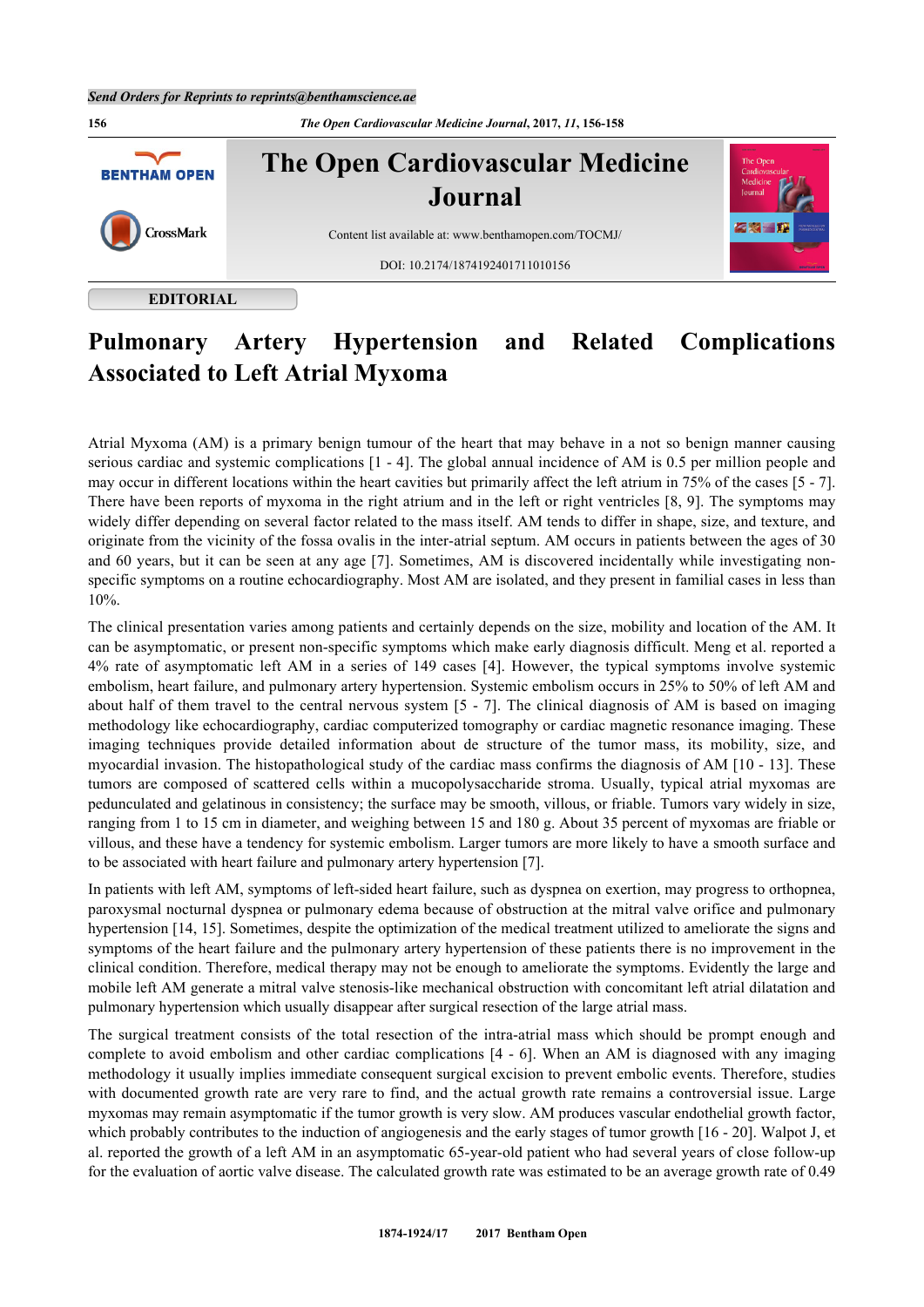cm/month [\[21](#page-2-2)]. Hence, the growth rate of atrial myxomas may be faster than is usually believed. The knowledge of this relatively fast growth of AM has clearly therapeutic implications. Surgery should be done as prompt as the diagnosis is made. Survival after total resection of the AM is high. Nevertheless, since there is a 1% to 3% recurrence long-term follow-up with echocardiography is highly recommended [\[1](#page-1-0) - [3\]](#page-1-11). The causes of recurrent AM are inadequate resection, multifocal pattern behavior of a benign tumor with multiple growing in different locations, and seeding of tumor fragments during surgery. Therefore, a total resection of the tumor stalk and its attachment is recommended, especially when the tumor originates from the fossa ovalis. Reber D, et al. reported a recurrence case that was believed to be due to totipotent multi-centricity of the tumor [[22](#page-2-3)]. Familial disposition may also play a role in recurrent development. The abnormal DNA ploidy pattern of myxoma patients showed a high recurrence [[22\]](#page-2-3).

Although concurrent primary cardiac tumors are rare, the possibility of additional tumors requires thorough detailed preoperative evaluation in any patient who has a primary cardiac tumor. Preoperative evaluation with cardiac magnetic resonance imaging would help the cardiothoracic surgeon to identify additional tumors and to plan the surgical approach accordingly. Although a left AM can be approached less invasively via a right thoracotomy, the presence of concurrent tumors would require a medium sternotomy for adequate and complete surgical excision. It is not difficult to make the differential diagnosis with current auxiliary diagnostic methods [[23](#page-2-4) - [26\]](#page-2-5). It is now imperative to do genetic studies and also perform imaging studies to the relatives of patients having AM to rule out additional occult familial cases. Once the diagnosis of AM is performed, a surgical resection as early as possible should be done in order to avoid heart failure, pulmonary artery hypertension, and other systemic complications in asymptomatic patients.

### **REFERENCES**

- <span id="page-1-0"></span>[1] Straus R, Merliss S. Primary tumor of the heart. Arch Pathol (Chic) 1945; 39: 74-8.
- [2] Heath D. Pathology of cardiac tumors. Am J Cardiol 1968; 21(3): 315-27. [\[http://dx.doi.org/10.1016/0002-9149\(68\)90136-7](http://dx.doi.org/10.1016/0002-9149(68)90136-7)] [PMID: [5688975](http://www.ncbi.nlm.nih.gov/pubmed/5688975)]
- <span id="page-1-11"></span>[3] Reynen K. Cardiac myxomas. N Engl J Med 1995; 333(24): 1610-7. [\[http://dx.doi.org/10.1056/NEJM199512143332407\]](http://dx.doi.org/10.1056/NEJM199512143332407) [PMID: [7477198](http://www.ncbi.nlm.nih.gov/pubmed/7477198)]
- <span id="page-1-1"></span>[4] Meng Q, Lai H, Lima J, Tong W, Qian Y, Lai S. Echocardiographic and pathologic characteristics of primary cardiac tumors: A study of 149 cases. Int J Cardiol 2002; 84(1): 69-75. [\[http://dx.doi.org/10.1016/S0167-5273\(02\)00136-5\]](http://dx.doi.org/10.1016/S0167-5273(02)00136-5) [PMID: [12104067](http://www.ncbi.nlm.nih.gov/pubmed/12104067)]
- <span id="page-1-2"></span>[5] Leja MJ, Shah DJ, Reardon MJ. Primary cardiac tumors. Tex Heart Inst J 2011; 38(3): 261-2. [PMID: [21720466\]](http://www.ncbi.nlm.nih.gov/pubmed/21720466)
- <span id="page-1-10"></span>[6] Motwani M, Kidambi A, Herzog BA, Uddin A, Greenwood JP, Plein S. MR imaging of cardiac tumors and masses: A review of methods and clinical applications. Radiology 2013; 268(1): 26-43. [\[http://dx.doi.org/10.1148/radiol.13121239](http://dx.doi.org/10.1148/radiol.13121239)] [PMID: [23793590](http://www.ncbi.nlm.nih.gov/pubmed/23793590)]
- <span id="page-1-3"></span>[7] Pinede L, Duhaut P, Loire R. Clinical presentation of left atrial cardiac myxoma. A series of 112 consecutive cases. Medicine (Baltimore) 2001; 80(3): 159-72. [\[http://dx.doi.org/10.1097/00005792-200105000-00002](http://dx.doi.org/10.1097/00005792-200105000-00002)] [PMID: [11388092\]](http://www.ncbi.nlm.nih.gov/pubmed/11388092)
- <span id="page-1-4"></span>[8] MacGowan SW, Sidhu P, Aherne T, *et al.* Atrial myxoma: National incidence, diagnosis and surgical management. Ir J Med Sci 1993; 162(6): 223-6. [\[http://dx.doi.org/10.1007/BF02945200\]](http://dx.doi.org/10.1007/BF02945200) [PMID: [8407260](http://www.ncbi.nlm.nih.gov/pubmed/8407260)]
- <span id="page-1-5"></span>[9] McAllister HA Jr, Hall RJ, Cooley DA. Tumors of the heart and pericardium. Curr Probl Cardiol 1999; 24(2): 57-116. [\[http://dx.doi.org/10.1016/S0146-2806\(99\)80001-2\]](http://dx.doi.org/10.1016/S0146-2806(99)80001-2) [PMID: [10028128](http://www.ncbi.nlm.nih.gov/pubmed/10028128)]
- <span id="page-1-6"></span>[10] Ipek G, Erentug V, Bozbuga N, *et al.* Surgical management of cardiac myxoma. J Card Surg 2005; 20(3): 300-4. [\[http://dx.doi.org/10.1111/j.1540-8191.2005.200415.x\]](http://dx.doi.org/10.1111/j.1540-8191.2005.200415.x) [PMID: [15854102](http://www.ncbi.nlm.nih.gov/pubmed/15854102)]
- [11] Kirklin JW, Barratt-Boyes BG. Cardiac tumor.Cardiac surgery. New York: Churchill Livingstone 1993; pp. 1635-53.
- [12] Majano-Lainez RA. Cardiac tumors: A current clinical and pathological perspective. Crit Rev Oncog 1997; 8(4): 293-303. [\[http://dx.doi.org/10.1615/CritRevOncog.v8.i4.10\]](http://dx.doi.org/10.1615/CritRevOncog.v8.i4.10) [PMID: [9622051](http://www.ncbi.nlm.nih.gov/pubmed/9622051)]
- <span id="page-1-7"></span>[13] Silverman NA. Primary cardiac tumors. Ann Surg 1980; 191(2): 127-38. [\[http://dx.doi.org/10.1097/00000658-198002000-00001](http://dx.doi.org/10.1097/00000658-198002000-00001)] [PMID: [7362282\]](http://www.ncbi.nlm.nih.gov/pubmed/7362282)
- <span id="page-1-8"></span>[14] Shimizu Y, Itoda Y, Higashikuni Y, *et al.* Giant left atrial myxoma that caused mitral valve obstruction and pulmonary hypertension. Int J Cardiol 2015; 199: 38-9. [\[http://dx.doi.org/10.1016/j.ijcard.2015.06.158](http://dx.doi.org/10.1016/j.ijcard.2015.06.158)] [PMID: [26186627\]](http://www.ncbi.nlm.nih.gov/pubmed/26186627)
- <span id="page-1-9"></span>[15] Zairi I, Mzoughi K, Jnifene Z, *et al.* A giant right atrial myxoma with pulmonary arterial hypertension. Pan Afr Med J 2015; 21(1): 96. [PMID: [26516397\]](http://www.ncbi.nlm.nih.gov/pubmed/26516397)